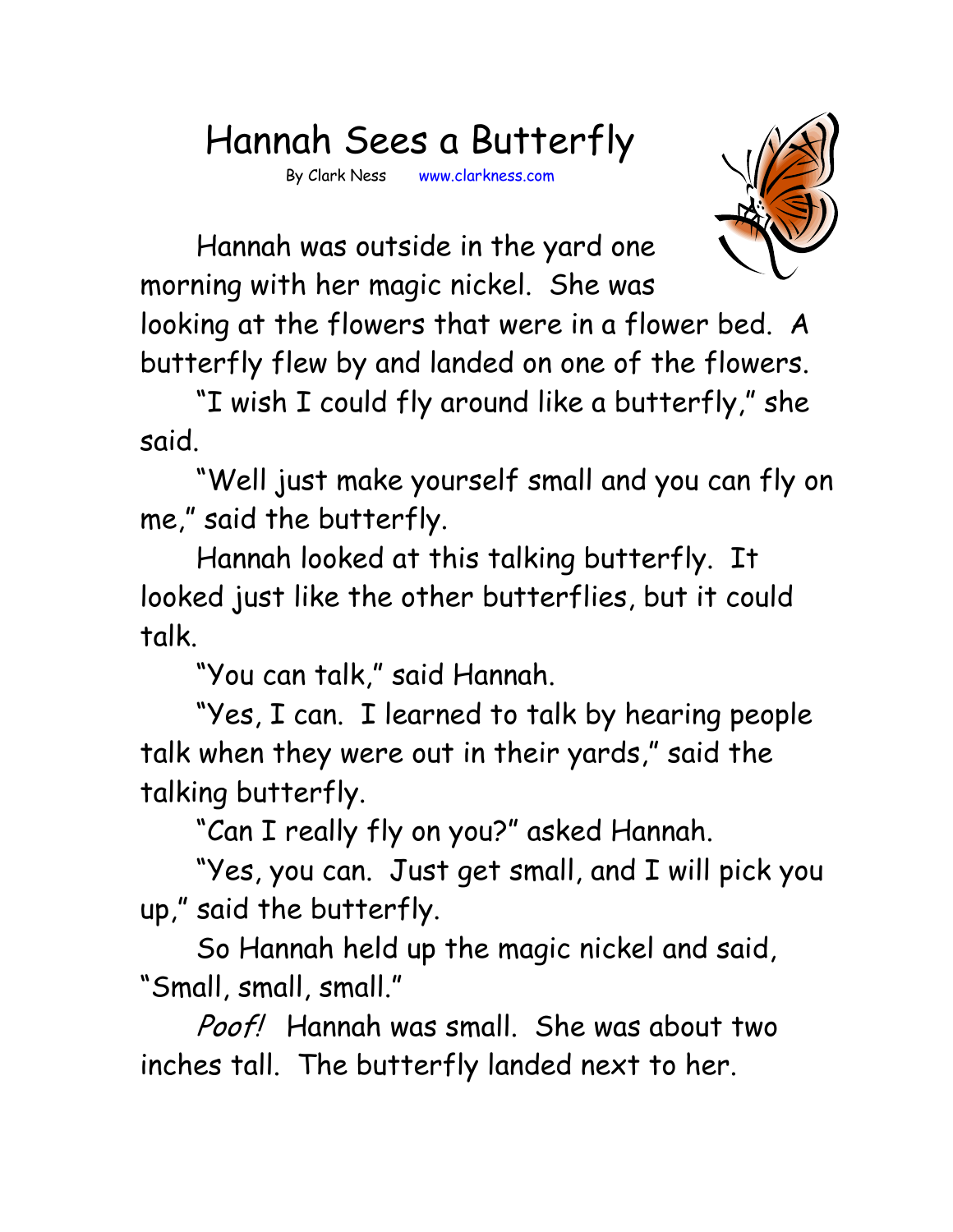"Hop up on my back," said the butterfly.

 Hannah hopped up on the back of the butterfly. It was just like getting on a horse.

 "This is so cool. Thanks, Mr. Butterfly," said Hannah.

 "Off we go," said the butterfly. He flapped his wings, and up into the air went Hannah on the back of the butterfly.

 "This is neat," said Hannah as they went over the grass and then up over the flowers. "Can you go up higher?"

 "Yes, we can. Watch this," said the butterfly. He flapped his wings hard and soon they were above Hannah's home.

 "I can see all over," said Hannah with a big grin. "This is fun to see my home from high up."

 Just then Hannah looked up and saw a bird coming right at them.

"Look out!" she screamed. "A bird is coming at us."

"That bird wants to eat us. Hold on," said the butterfly. The butterfly started to fly this way and that way so the bird would miss them. But the bird kept coming. Hannah could see the bird's mouth was wide open.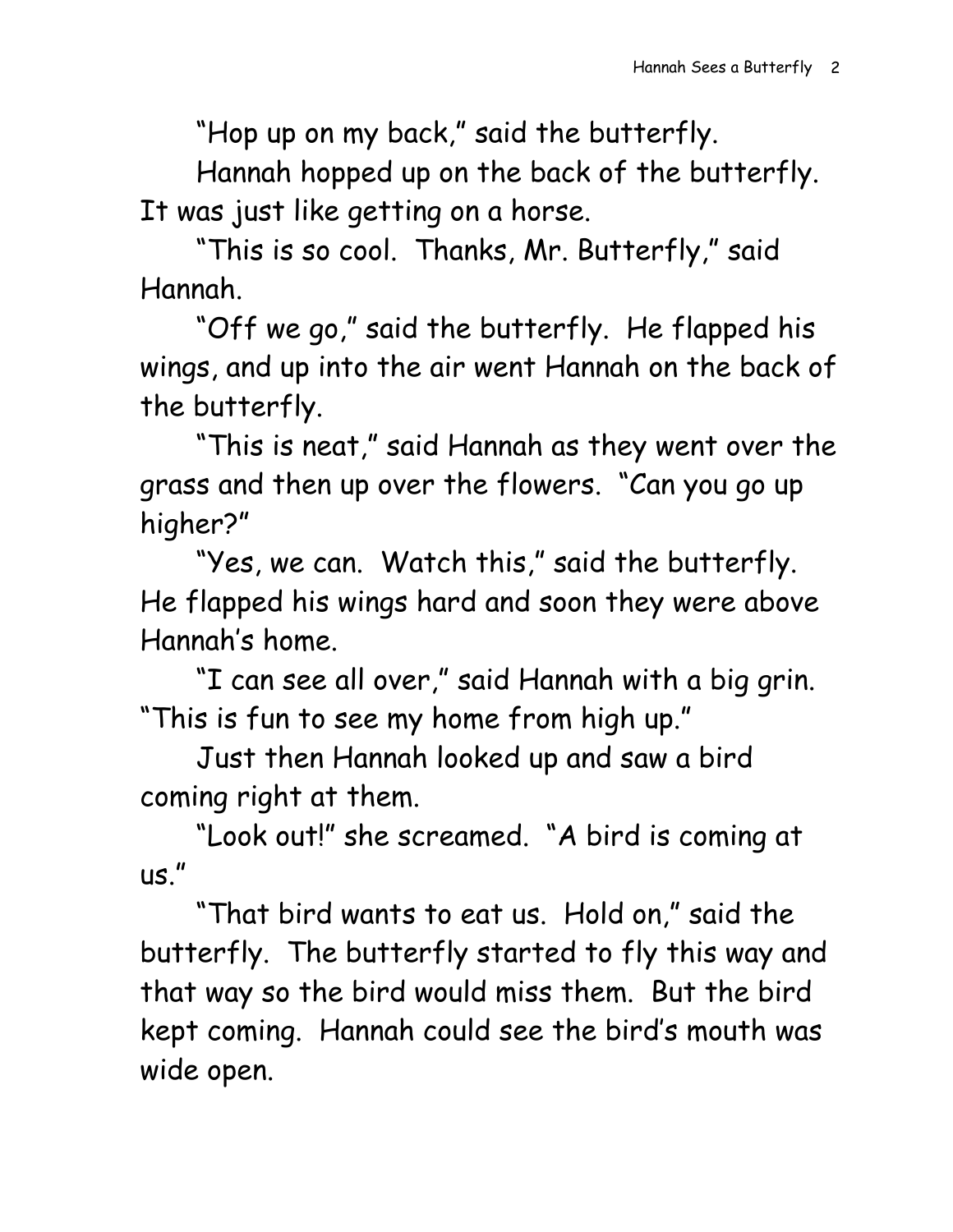"You are not going to eat us," she said to the bird, and she shook her fist at it. She then held up the magic nickel and said, "Sand, sand, sand."

Poof! There was a small pile of sand on the back of the butterfly. With one hand Hannah held on to the butterfly and her magic nickel. With the other hand she grabbed some sand.

 The bird got closer and closer to Hannah and the butterfly. Just as the bird was about to bite them, Hannah threw some sand into the bird eyes.

"Tweet!" screamed the bird as it closed its eyes and stopped going after Hannah and the butterfly. The bird flew away shaking its head.

 Hannah and the butterfly soon landed back at the flower bed.

 "Good thinking," said the butterfly to Hannah. "That sand did a good one on that bird. You saved us."

 "I was glad my lucky nickel was with me. Thanks for the ride. It was fun until that bird went after us," said Hannah.

 "I am glad you liked flying," said the butterfly. "We can do that again." The butterfly then flew away.